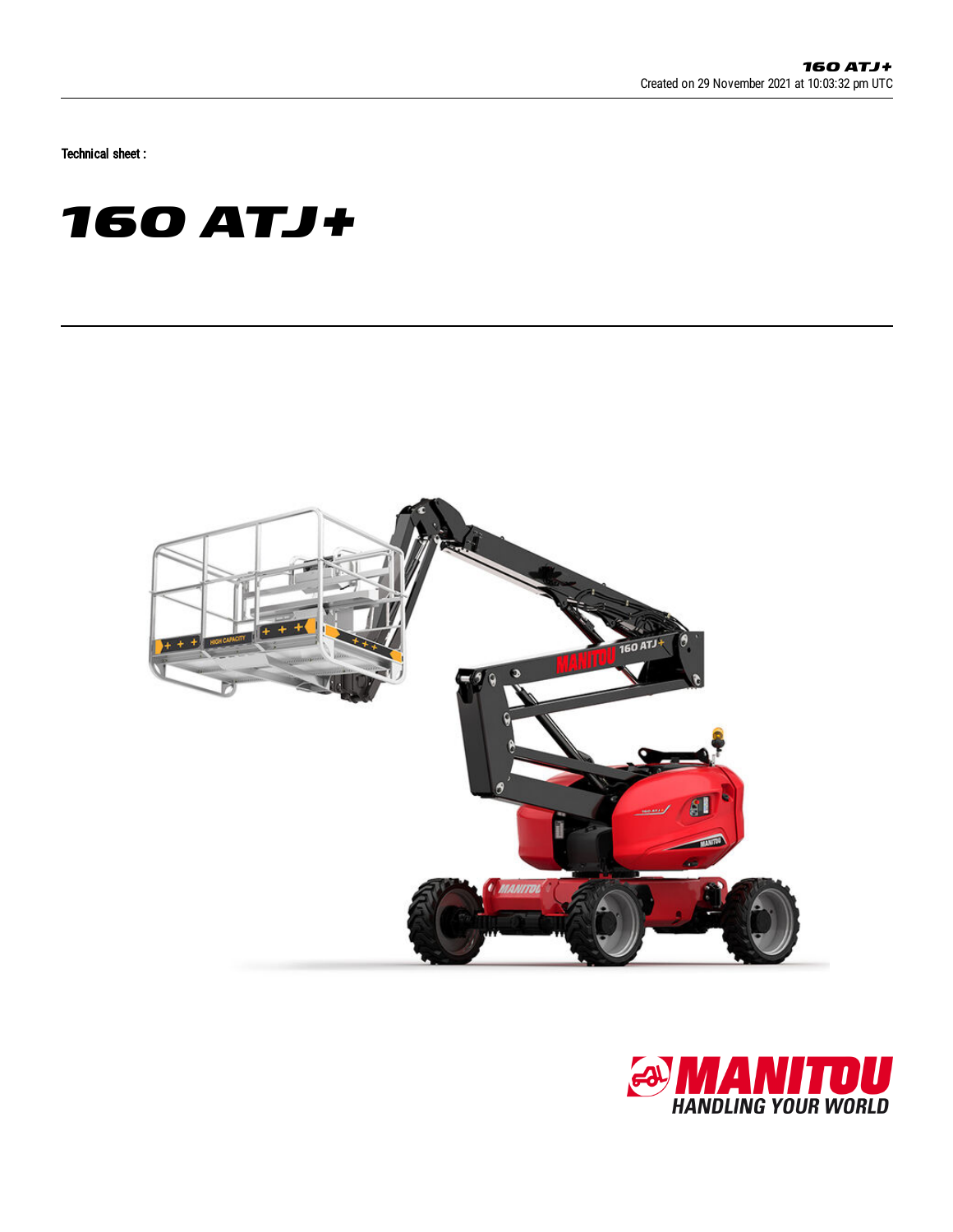| <b>Capacities</b>                        |         | <b>Metric</b>                            |
|------------------------------------------|---------|------------------------------------------|
| Working height                           | h21     | 16.21 m                                  |
| Platform height                          | h7      | 14.21 m                                  |
| Max. outreach                            | r1      | 8.52 m                                   |
| Overhang                                 | h31     | 7.40 m                                   |
| Pendular arm rotation (top / bottom)     |         | +66.50 $^{\circ}$ / -65.80 $^{\circ}$    |
| Platform capacity                        | Q       | 408 kg                                   |
| Turret rotation                          |         | 350°                                     |
| Platform rotation (right / left)         |         | 90°/90°                                  |
| Number of people (inside / outside)      |         | 3/3                                      |
| <b>Weight and dimensions</b>             |         |                                          |
| Platform weight*                         |         | 7500 kg                                  |
| Platform dimensions (length x width)     | lp / ep | 2.30 m x 0.90 m                          |
| Overall width                            | b1      | 2.45 m                                   |
| Overall length                           | 1       | 7.09 m                                   |
| Overall height                           | h17     | 2.47 m                                   |
| Overall length (stowed)                  | 9       | 4.89 m                                   |
| Overall height (stowed)                  | h18     | 2.94 m                                   |
| Floor height (access)                    | h20     | $0.38$ m                                 |
| Counterweight offset (turret at 90°)     | a7      | 0.15 <sub>m</sub>                        |
| Internal turning radius (over tyres)     | b13     | $1.28$ m                                 |
| External turning radius                  | Wa3     | 4.09 m                                   |
| Ground clearance at centre of wheelbase  | m2      | 0.40 <sub>m</sub>                        |
| Wheelbase                                | y       | 2.20 <sub>m</sub>                        |
| Performances                             |         |                                          |
| Drive speed - stowed                     |         | 5 km/h                                   |
| Drive speed - raised                     |         | 1 km/h                                   |
| Gradeability                             |         | 45 %                                     |
| Permissible leveling                     |         | $5~^\circ$                               |
| Wheels                                   |         |                                          |
| Tyres type                               |         | Foam-filled                              |
| Dimensions of front wheels / rear wheels |         | 908 x 370 mm - 908 x 370 mm              |
| Drive wheels (front / rear)              |         | 2/2                                      |
| Steering wheels (front / rear)           |         | 2/2                                      |
| Braking wheels (front / rear)            |         | 0/2                                      |
| <b>Engine/Battery</b>                    |         |                                          |
| Engine brand / model                     |         | Kubota - D1105-E4B                       |
| Engine norm                              |         | Stage V                                  |
| I.C. Engine power rating / Power (kW)    |         | 24.50 Hp / 18.50 kW                      |
| <b>Miscellaneous</b>                     |         |                                          |
| <b>Ground Pressure</b>                   |         | 11.60 daN/cm <sup>2</sup>                |
| <b>Hydraulic Pressure</b>                |         | 340 bar                                  |
| Hydraulic tank capacity                  |         | 5311                                     |
| Fuel tank                                |         | 511                                      |
| Noise to environment (LwA)               |         | $< 105$ dB(A)                            |
| Vibration on hands/arms                  |         | $< 0.50$ m/s <sup>2</sup>                |
| Daily consumption **                     |         | 71                                       |
| <b>Standards compliance</b>              |         |                                          |
|                                          |         | European directives: 2006/42/EC- Machine |
| This machine is in compliance with:      |         | EN280:2013) - 2004/108/EC (EMC) - 200    |

|   | 160 ATJ+ - Created on 29 November 2021 at 10:03:32 pm UTC                                                            |
|---|----------------------------------------------------------------------------------------------------------------------|
|   |                                                                                                                      |
|   | <b>Metric</b><br>16.21 m                                                                                             |
|   | 14.21 m                                                                                                              |
|   | 8.52 m                                                                                                               |
|   | 7.40 m                                                                                                               |
|   | +66.50 $^{\circ}$ / -65.80 $^{\circ}$                                                                                |
|   | 408 kg                                                                                                               |
|   | 350°                                                                                                                 |
|   | 90°/90°                                                                                                              |
|   | 3/3                                                                                                                  |
|   |                                                                                                                      |
|   | 7500 kg                                                                                                              |
| j | 2.30 m x 0.90 m                                                                                                      |
|   | 2.45 m                                                                                                               |
|   | 7.09 m                                                                                                               |
|   | 2.47 m                                                                                                               |
|   | 4.89 m                                                                                                               |
|   | 2.94 m                                                                                                               |
|   | 0.38 <sub>m</sub>                                                                                                    |
|   | 0.15 m                                                                                                               |
|   | $1.28$ m                                                                                                             |
|   | 4.09 m                                                                                                               |
|   | 0.40 <sub>m</sub>                                                                                                    |
|   | 2.20 <sub>m</sub>                                                                                                    |
|   |                                                                                                                      |
|   | 5 km/h                                                                                                               |
|   | 1 km/h                                                                                                               |
|   | 45 %                                                                                                                 |
|   | $5~^\circ$                                                                                                           |
|   |                                                                                                                      |
|   | Foam-filled                                                                                                          |
|   | 908 x 370 mm - 908 x 370 mm                                                                                          |
|   | 2/2                                                                                                                  |
|   | 2/2                                                                                                                  |
|   | 0/2                                                                                                                  |
|   |                                                                                                                      |
|   |                                                                                                                      |
|   | Kubota - D1105-E4B                                                                                                   |
|   | Stage V                                                                                                              |
|   | 24.50 Hp / 18.50 kW                                                                                                  |
|   |                                                                                                                      |
|   | 11.60 daN/cm <sup>2</sup>                                                                                            |
|   | 340 bar                                                                                                              |
|   | 531 l<br>511                                                                                                         |
|   |                                                                                                                      |
|   | $<$ 105 dB(A)                                                                                                        |
|   | $< 0.50$ m/s <sup>2</sup>                                                                                            |
|   | 71                                                                                                                   |
|   | European directives: 2006/42/EC- Machinery (revised<br>EN280:2013) - 2004/108/EC (EMC) - 2006/95/EC<br>(Low voltage) |

\*Varies according to options and standards of the country to which the machine is delivered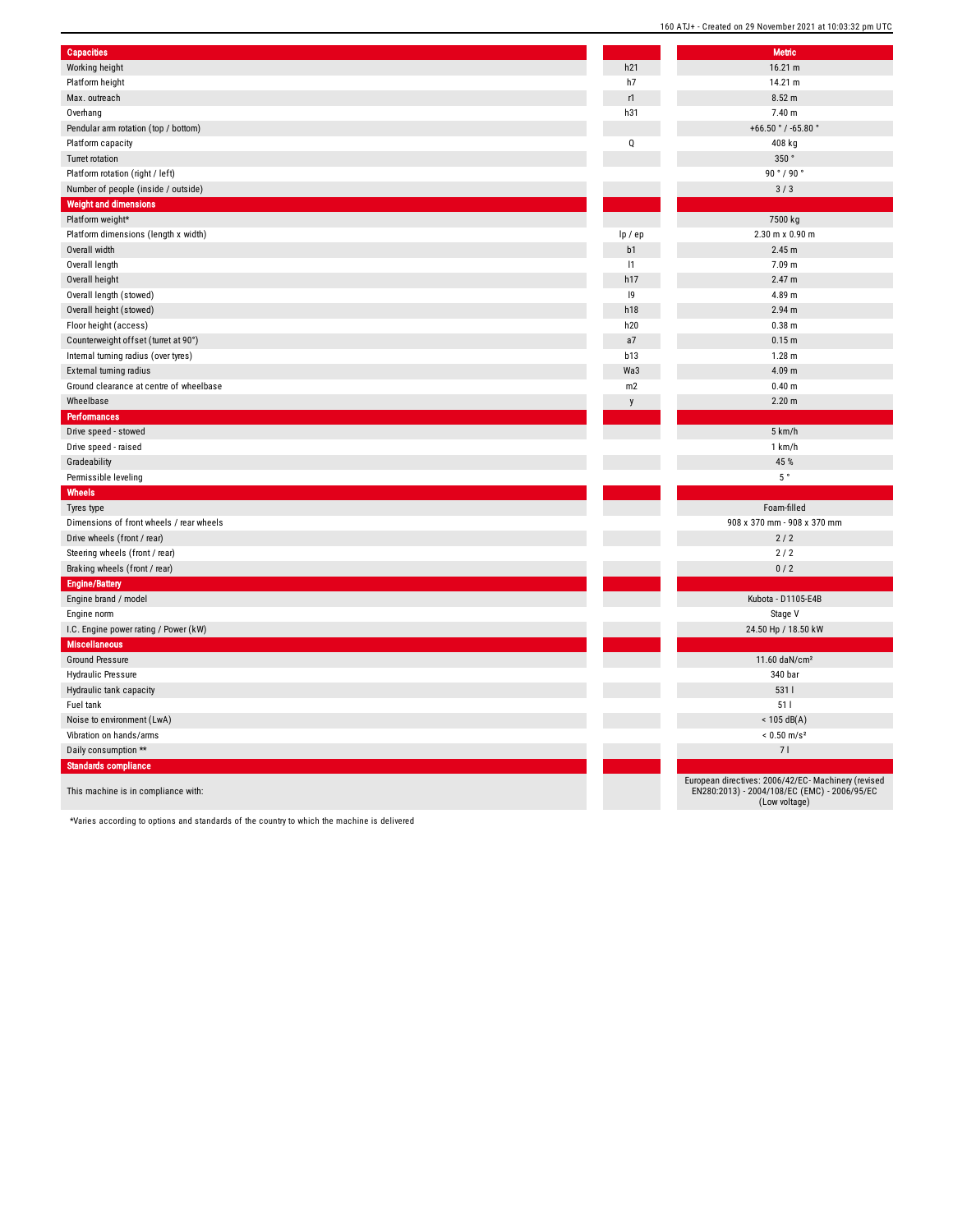## **Load chart**

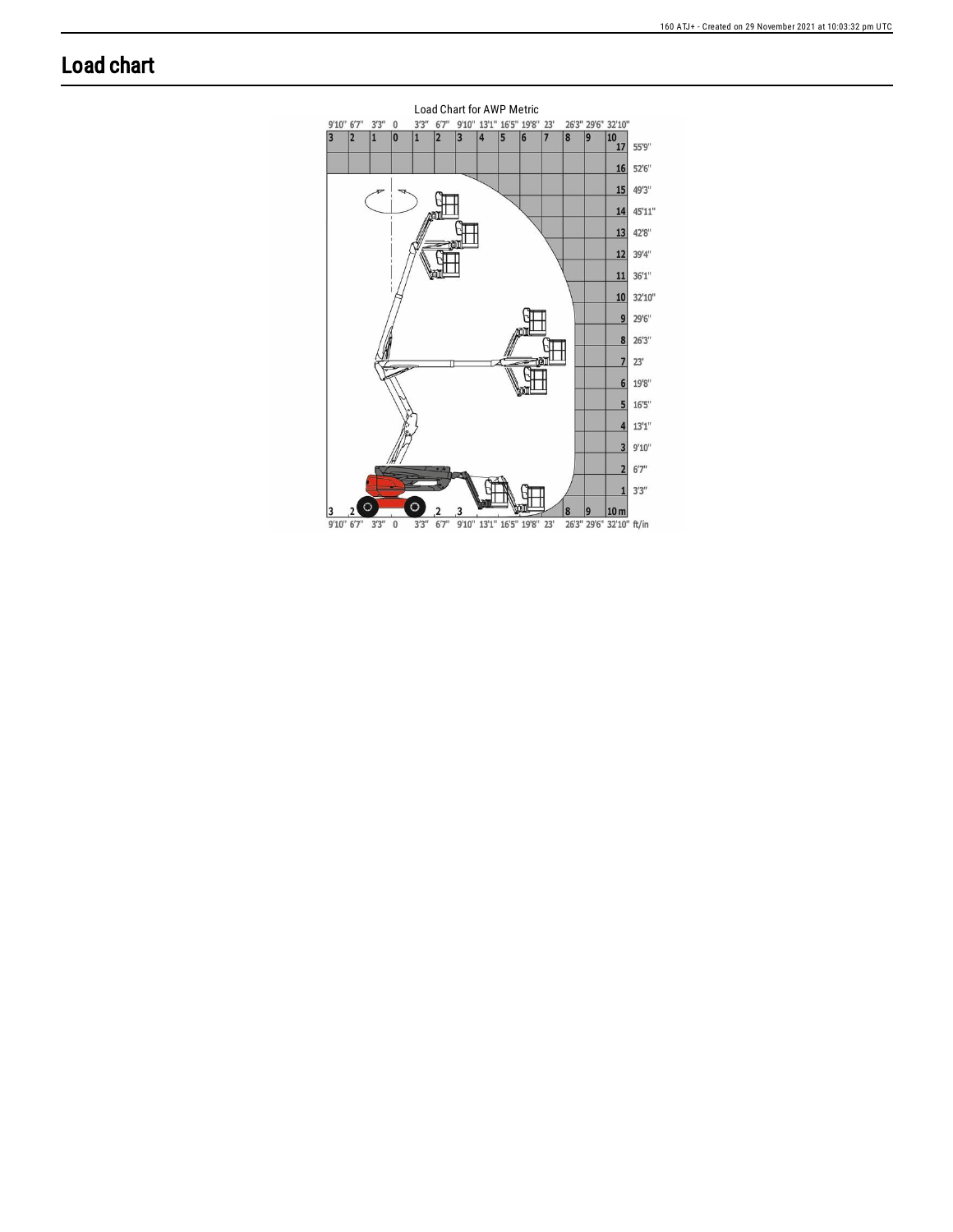160 ATJ+ - Created on 29 November 2021 at 10:03:32 pm UTC

## 160 ATJ+ - Dimensional drawing





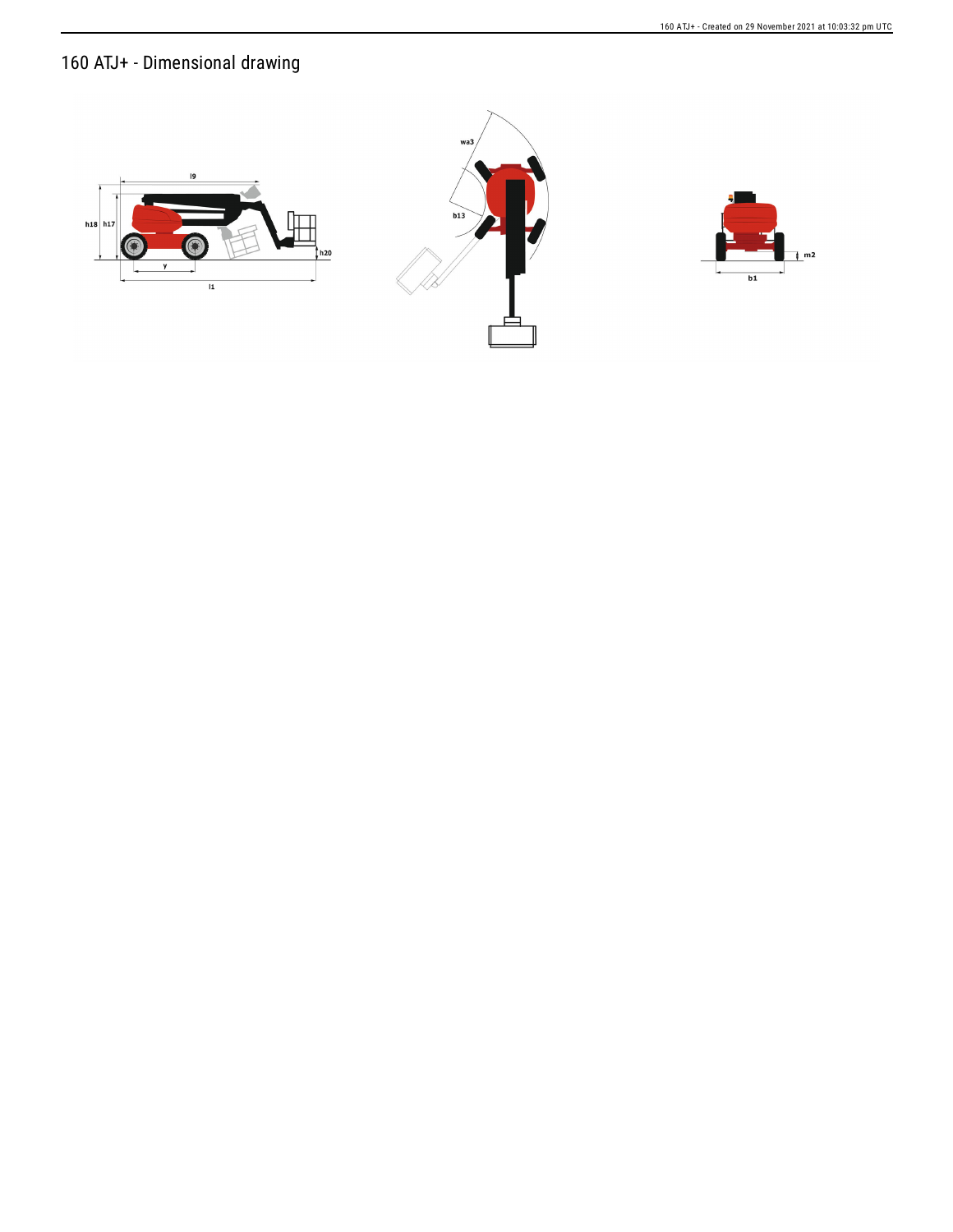## **Equipment**

| <b>Standard</b>                                                             |
|-----------------------------------------------------------------------------|
| 230V Predisposition                                                         |
| 4 simultaneous movements                                                    |
| 4 wheel drive                                                               |
| 4 wheel steer with crab mode                                                |
| Audible alarm and illuminated indicator lamp (leveling, overload, lowering) |
| Backup electrical pump                                                      |
| CAN bus technology                                                          |
| Connected machine                                                           |
| Dead man pedal                                                              |
| Differential locking on rear axle                                           |
| Easy fast slinging system                                                   |
| Front axle with limited slip                                                |
| Fuel gauge with low level indicator                                         |
| Hom in the platform                                                         |
| Hour meter                                                                  |
| Integrated diagnostic assistance                                            |
| LED rotating beacon                                                         |
| Large basket with three entries                                             |
| Large color screen on turret                                                |
| Leveling unlocking                                                          |
| Management via engine speed bearing                                         |
| Oscillating front axle                                                      |
| Stop & Go system                                                            |

## **Optional** 230V socket with circuit-breaker on boom head Access control keypad for easy link Additional storage boxes Air predisposition Battery blanket Battery charger automatic start Beep on every movement Beep upon travel Biodegradable hydraulic oil Coded anti-start Continuous turret rotation Easy link with remote lock Fuel tank locking cap Highly capacity battery Hydraulic oil heater Large basket 2.30m with lateral door Lockable fuel cap Narrow basket 1.80m Non-marking tyres Onboard generator (3,5 or 5 kW) Panel cradle Personalized paintwork Pipe cradle Protection screen and key lock turret SPS : Secondary protection system Safety kit (Hamess + helmet) Safety valve Socket 230 V + differential circuit breaker Spark arresting muffer Turret cover with key lock Water heater Water predisposition Working light